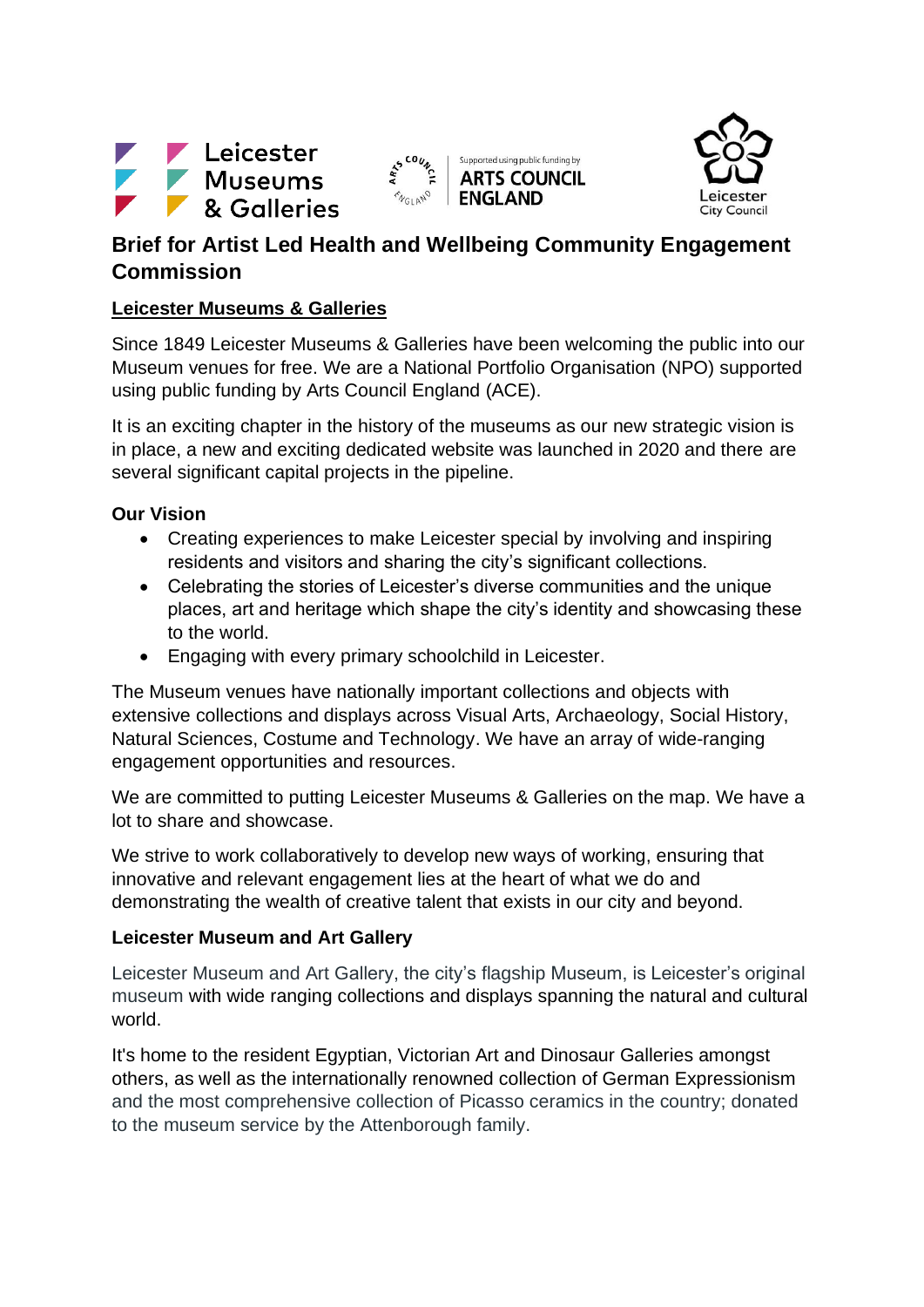# **Project overview**

Museums share the commitment to improve the health and social wellbeing of individuals though cultural interventions in innovative, enjoyable and sometimes challenging ways.

We believe that collaborative relationships result in the meaningful delivery of our goals.

Within our Therapeutic Museums strategic objectives, we aim to increase the number of Leicester residents improving their wellbeing through engagement with collections and arts.

As part of the Health and Wellbeing strand of our ACE funded NPO activity, an opportunity to develop and deliver an Artist Led Community wellbeing commission is available.

# **Project Commission (including budget)**

We are looking to engage a creative practitioner to create an exciting, interactive work, engaging individuals and communities to be installed and displayed in Leicester Museum and Art Gallery.

The theme of this commission is to celebrate **Leicester Museums & Galleries** collections and memories of Leicester Museum & Art Gallery, linked to past, present and future engagement and the impact on health and wellbeing. Visit the museum to view the collections and exhibitions or access the Leicester Museums & Galleries website to learn more. The commission should meet the following criteria:

- The artistic response to the theme must be inspired by our collections and/or building, the impact of museums and collections on health and wellbeing outcomes of visitors in particular:
- How it contributes to the health and wellbeing agenda in an exciting, innovative, and creative way, enhancing positive mental and physical wellbeing enabling people to feel good and function well
- Actively engages local communities in the development of an artistic response.
- Produces high quality engagement activity that will enhance the wellbeing of participants.
- The commission should focus on engaging our core and harder to reach audiences, including audiences that have specific physical and mental needs.
- The artistic response must be installed within the specified area of the museum.
- All text, physical labels and panels produced should meet our guidance and policy on accessibility, style, and appropriateness.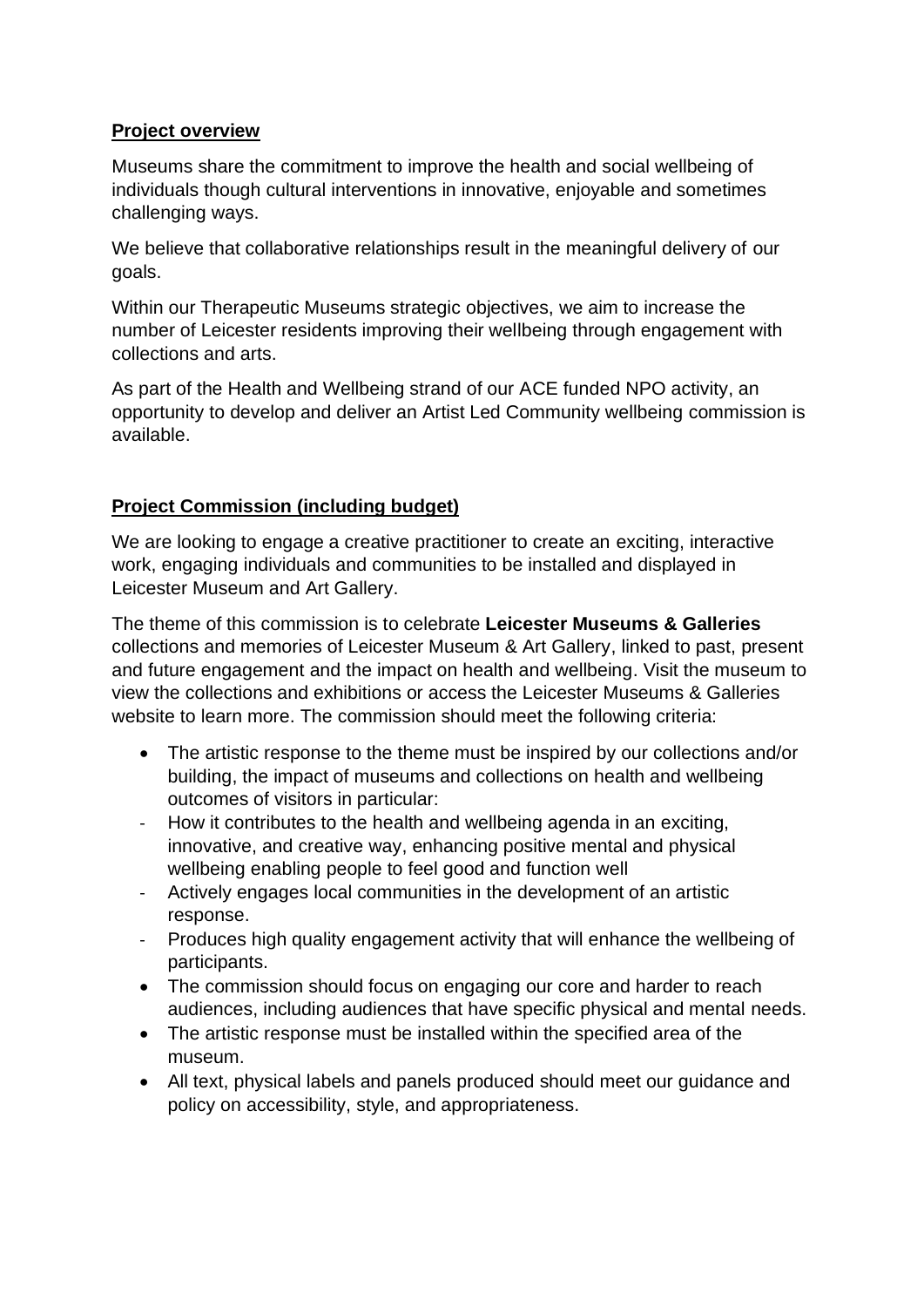#### **Installation location**

The immediate right hand wall space and area (immediately on entering the World Arts gallery form the landing) in Leicester Museum & Art Gallery has been identified for the location of the artistic response.

The space is visible to all visitors from the landing area on the first floor.

Key points to note:

- The wall space and the area immediately in front and a display case nearby can be utilised.
- An electricity supply is available. PAT (Portable Appliance Test) certification must be supplied if utilised. The installation is required to be turned off at night and when museum is closed.
- The materials used for the installation are required to be fire retardant. The use of certain materials such as natural materials, textiles, wool, felt or reclaimed timber certain materials will also be required to have a non-toxic surface layer/chemical barrier to deter insect activity. Fire retardant compliance must be confirmed/certified.
- A sound element is permitted.
- Use of water is not permitted.
- All floor standing proposals should not exceed 0.667 tonne (677 kg)

Images of space and dimensions



# **The wall measurements are:**

Wall width maximum 5.95 metres

Wall height maximum 3.38 metres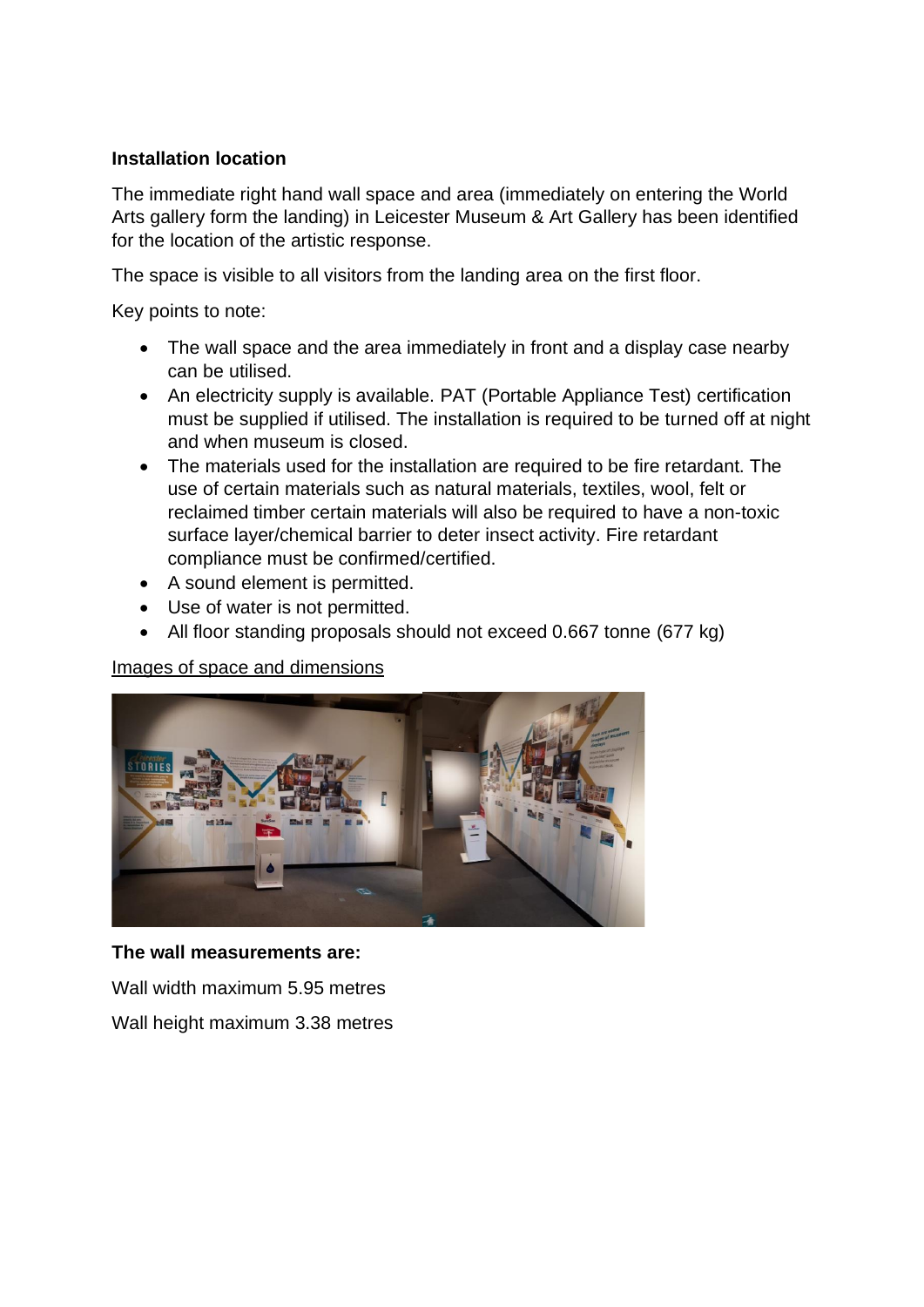

#### **The display case measurements are:**

#### **Internal**

Internal height maximum 1.78 metres high,

Internal width and depth maximum 96 centimetres wide by 96 centimetres deep

With the lighting lenses added the overall internal height is reduced to 1.75 metres. (The lenses enable to the higher shelves / objects to be spotlighted, or flood light the case)

With shelf fittings included the measurements are:

Internal width, depth, and height measurements 90 cm wide by 90cmm deep by 1.78 metres high.

Shelves are 90 centimetres x 90 centimetres square (with half depth shelves available at 90 centimetres x 45 centimetres).

# **External**

External height maximum 2.11 metres

Width and depth maximum 1 metre by 1 metre

Note: All measurements are approximate, and the artist is required to check the area's measurements themselves prior to installation

#### **Lift access**

The location is on the first floor of the building. There are two lifts in the building which can be used.

- Passenger lift maximum user weight 1000kg
- Goods lift maximum user weight 3000kg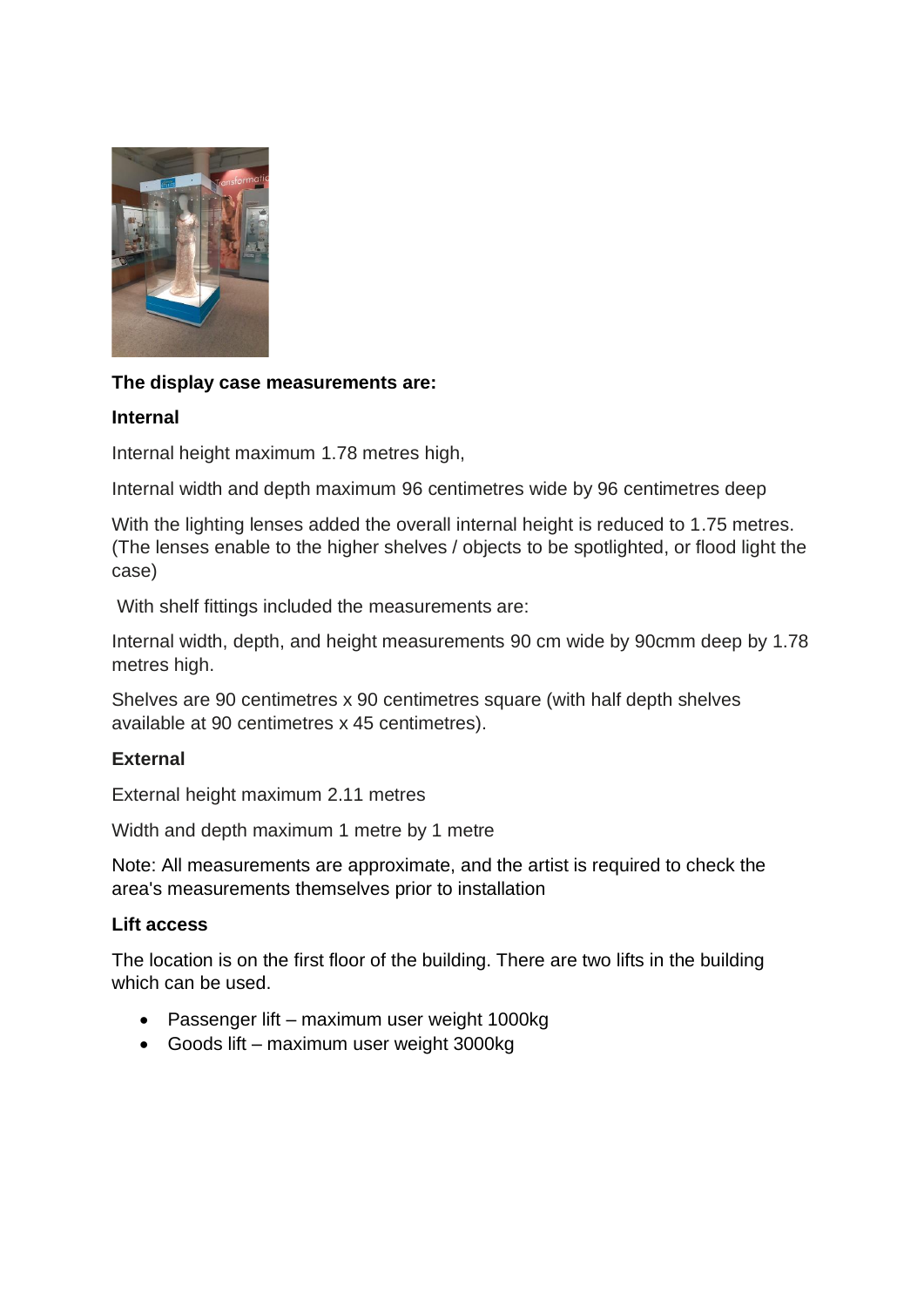# **Budget**

The budget for the commission is £10,000. This should include all artist costs and materials, including all installation and demounting costs, and PAT certification. The budget will be paid as follows:

- £8000 at start of contractual period
- £2000 at end of contractual period following deinstallation.

# **How to apply**

Your application must be no more than 12 pages and should include:

- A proposal of what you would like to do and who it will engage with, including how it will be delivered in the current circumstances.
- All tenders to indicate:
- − Type of materials to be used.
- − Methodologies on how the final installation output is to be achieved including any specialist equipment to be used, how the installation will be securely and safely fixed to the walls.
- − Inclusion of an indicative risk assessment and risk controls on key foreseeable risks for installation and deinstallation work and security of displayed work
- A summary of your creative practice and experience, including any images, information, or links from past projects that you think will be relevant to your proposal.
- A breakdown of how you will use the budget.

# **Assessment of application**

Your proposal will be assessed by a panel and according to a scoring matrix as follows:

- 1. How relevant is the activity for the identified space and location?
- 2. Does it offer an innovative approach and engaging method/product for our communities?
- 3. How practical is the proposal and can it be delivered within the current circumstances?
- 4. Does the proposal utilise the Leicester Museum and Galleries collections and exhibitions and/or building as inspiration for the work?
- 5. Does the proposal meet the Health and wellbeing aims and objectives identified in the project commission requirements?

# **Liabilities Cover**

The appropriate level of public and other liability insurance will be required relating to the nature of work and if any work is undertaken by an additional paid/unpaid workforce.

These requirements will be confirmed once the successful artist has been selected.